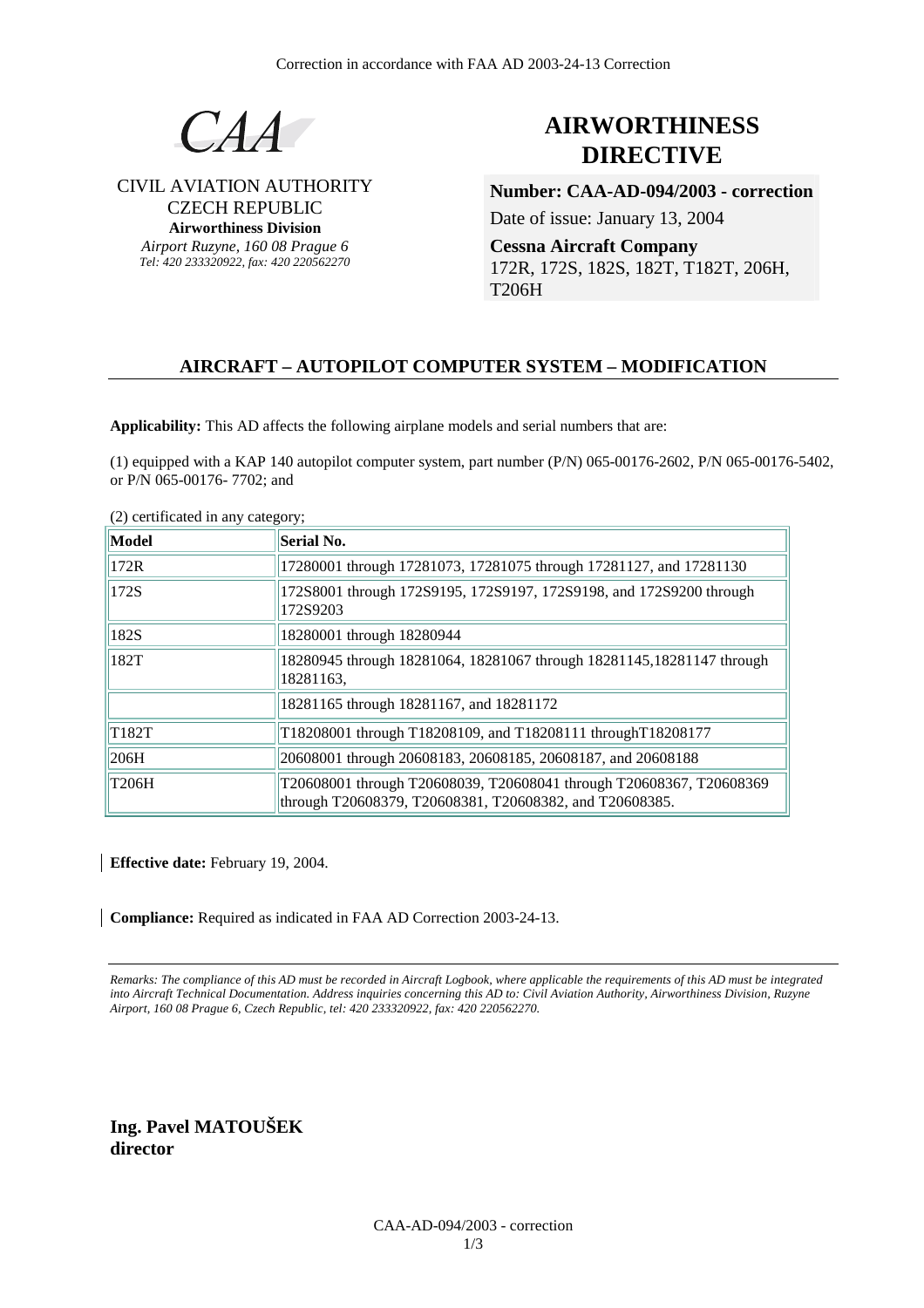**2003-24-13 Cessna Aircraft Company**: Amendment 39-13382; Docket No. 2003-CE-28-AD.

*When Does This AD Become Effective?*

(a) This AD becomes effective on January 20, 2004.

*What Other ADs Are Affected by This Action?* 

(b) None.

*What Airplanes Are Affected by This AD?*

(c) This AD affects the following airplane models and serial numbers that are:

(1) equipped with a KAP 140 autopilot computer system, part number (P/N) 065-00176-2602, P/N 065-00176-5402, or P/N 065-00176- 7702; and

| Model | Serial No.                                                                                                                     |
|-------|--------------------------------------------------------------------------------------------------------------------------------|
| 172R  | 17280001 through 17281073, 17281075 through 17281127, and 17281130                                                             |
| 172S  | 172S8001 through 172S9195, 172S9197, 172S9198, and 172S9200 through<br>172S9203                                                |
| 182S  | 18280001 through 18280944                                                                                                      |
| 182T  | 18280945 through 18281064, 18281067 through 18281145, 18281147 through<br>18281163,                                            |
|       | 18281165 through 18281167, and 18281172                                                                                        |
| T182T | T18208001 through T18208109, and T18208111 through T18208177                                                                   |
| 206H  | 20608001 through 20608183, 20608185, 20608187, and 20608188                                                                    |
| T206H | T20608001 through T20608039, T20608041 through T20608367, T20608369<br>through T20608379, T20608381, T20608382, and T20608385. |

(2) certificated in any category;

*What Is the Unsafe Condition Presented in This AD?* 

(d) This AD is the result of reports of inadvertent and undetected engagement of the autopilot system. The actions specified in this AD are intended to prevent unintentionally engaging the KAP 140 autopilot computer system, which could cause the pilot to take inappropriate actions.

*What Must I Do To Address This Problem?* 

(e) To address this problem, you must do the following:

| <b>Actions</b>                                                                                                                                                                                                                                                                                 | Compliance                                                                                                                                    | <b>Procedures</b>                                                                                                                                                             |
|------------------------------------------------------------------------------------------------------------------------------------------------------------------------------------------------------------------------------------------------------------------------------------------------|-----------------------------------------------------------------------------------------------------------------------------------------------|-------------------------------------------------------------------------------------------------------------------------------------------------------------------------------|
| $(1)$ Install and update the KC 140<br>autopilot computer system operating<br>software.                                                                                                                                                                                                        | Within the next 100 hours time-in-<br>service (TIS) after January 20, 2004<br>(the effective date of this AD), unless<br>already done.        | Follow Honeywell Service Bulletin<br>$\overline{N}$ o: KC 140-M1, dated August 2002,<br>as specified in Cessna Service<br>Bulletin<br>SB02-22-01, dated November 25,<br>2002. |
| $(2)$ Do the following: (i) Change the<br>unit part number by attaching flavor<br>sticker, part number (P/N) 057-<br>$ 02203-0003 $ , on the unit's serial tag;.<br>(ii) Attach an M decal, P/N 057-<br>$ 02984-0501 $ , in front of the unit serial<br>number (this indicates that the unit's | Prior to further flight after installing<br>the update to the KC 140 autopilot<br>computer system operating software,<br>unless already done. | Follow Honeywell Service Bulletin<br>No: KC 140-M1, dated August 2002,<br>as specified in Cessna Service<br>Bulletin SB02-22-01, dated<br>November 25, 2002.                  |